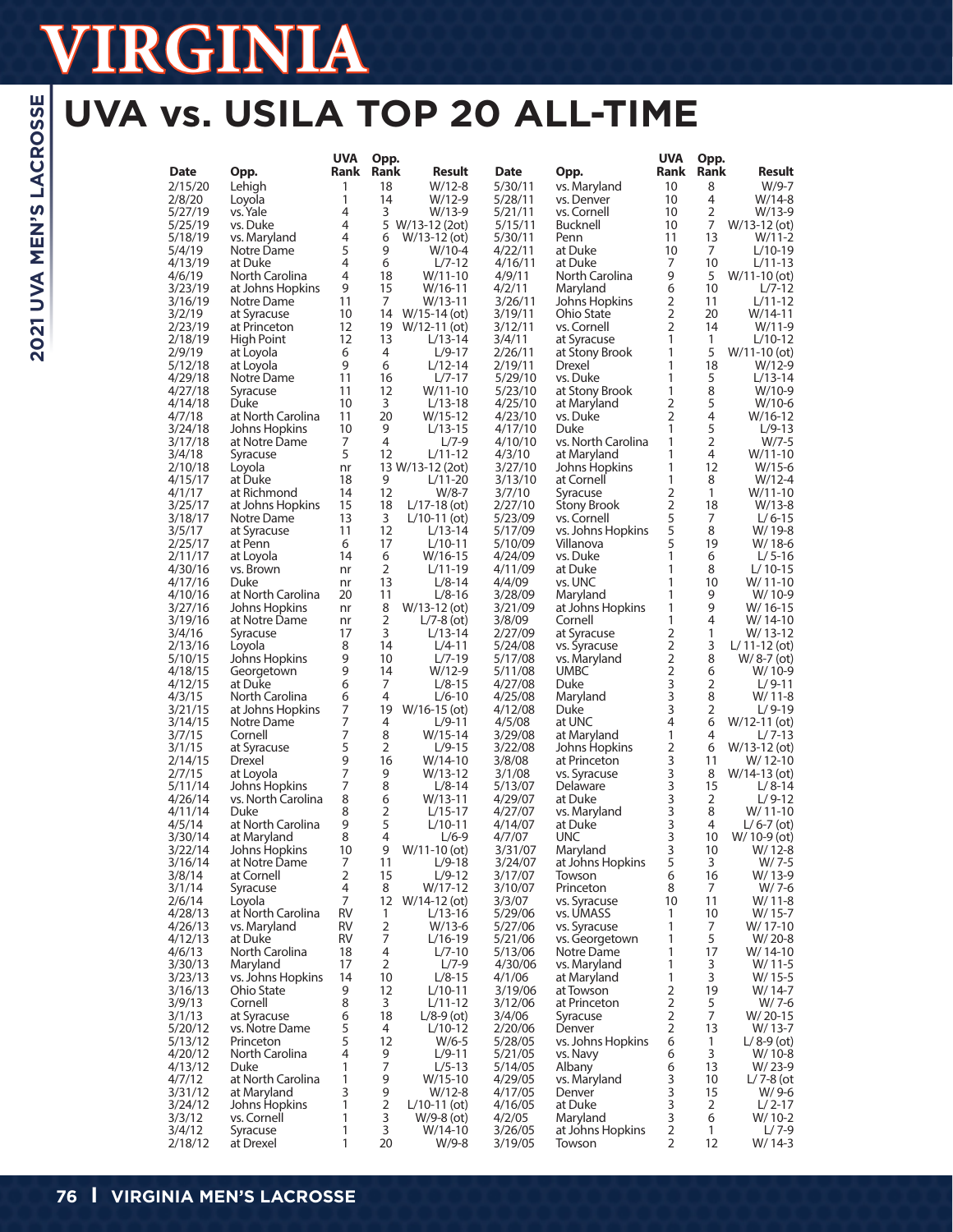$\chi$ 2021 UVA MEN'S LACROSSE **2021 UVA MEN'S LACROSSE**

|                    |                                    | <b>UVA</b>          | Opp.                 |                              |                    |                                    | <b>UVA</b>     |                                                |
|--------------------|------------------------------------|---------------------|----------------------|------------------------------|--------------------|------------------------------------|----------------|------------------------------------------------|
| <b>Date</b>        | Opp.                               | Rank                | <b>Rank</b>          | <b>Result</b>                | Date               | Opp.                               | Rank           | Opp.<br>Rank<br>Result                         |
| 3/12/05            | Princeton                          | 3                   | 8                    | W/11-7                       | 3/7/98             | Princeton                          | 5              | 1<br>W/9-7                                     |
| 3/5/05             | at Syracuse                        | 3                   | 5                    | W/12-11                      | 2/28/98            | Syracuse                           | 5              | 2<br>L/ 17-18(ot)                              |
| 4/25/04<br>4/23/04 | vs. Maryland<br>at UNC             | 14<br>14            | 3<br>4               | $L/11-12$<br>$W/11-9$        | 5/18/97<br>4/20/97 | at Maryland<br>Duke                | 2<br>2         | 10<br>$L/9-10$<br>3<br>W/12-6                  |
| 4/17/04            | Duke                               | 18                  | 13                   | W/13-4                       | 4/18/97            | <b>UNC</b>                         | 2              | 16<br>W/17-13                                  |
| 4/10/04            | at UNC                             | 15                  | 5                    | $L/9-11$                     | 4/12/97            | at Duke                            | 2              | 3<br>W/17-14                                   |
| 4/3/04             | at Maryland                        | 10                  | 1                    | $L/2-11$                     | 4/5/97             | UNC                                | 2              | 14<br>W/20-5                                   |
| 3/27/04<br>3/21/04 | Johns Hopkins<br>at Towson         | 17<br>ΝR            | 1<br>19              | $W/9-8$ (ot)<br>$W/9-8$ (ot) | 3/29/97<br>3/22/97 | Maryland<br>at Johns Hopkins       | 3<br>3         | 5<br>W/15-14(2ot)<br>$\overline{4}$<br>W/16-12 |
| 3/13/04            | Princeton                          | 17                  | 7                    | $L/7-8$                      | 3/16/97            | Massachusetts                      | 5              | 14<br>W/16-10                                  |
| 3/6/04             | Syracuse                           | 15                  | 3                    | $L/12-18$                    | 3/8/97             | at Princeton                       | 3              | 1<br>L/ 13-14(ot)                              |
| 2/29/04            | at Denver                          | 15                  | 11<br>14             | $L/7-9$<br>$L/6-7$           | 2/28/97            | at Syracuse                        | 3              | 2<br>$L/21-22$<br>1                            |
| 2/28/04<br>5/26/03 | vs. Air Force<br>ys. Johns Hopkins | 15<br>2             | 1                    | $W/9-7$                      | 5/27/96<br>5/25/96 | vs. Princeton<br>vs. Johns Hopkins | 3<br>3         | L/ 12-13(ot)<br>9<br>W/16-10                   |
| 5/24/03            | vs. Maryland                       | 2                   | 3                    | W/14-4                       | 5/18/96            | vs. Harvard                        | 3              | 6<br>$W/23-12$                                 |
| 5/18/03            | vs. Georgetown                     | 2                   | 8                    | W/12-7                       | 4/21/96            | <b>UNC</b>                         | 3              | 4<br>$L/11-13$                                 |
| 4/26/03<br>4/20/03 | Penn State<br>Duke                 | 3<br>4              | 15<br>13             | W/11-10<br>W/12-6            | 4/19/96<br>4/13/96 | Maryland<br>at Duke                | 3<br>3         | 1<br>W/13-9<br>13<br>W/16-10                   |
| 4/18/03            | <b>UNC</b>                         | 4                   | 12                   | W/13-12 (ot)                 | 4/6/96             | at UNC                             | 1              | 7<br>$L/18-19$                                 |
| 4/12/03            | at Duke                            | 6                   | 12                   | W/11-8                       | 3/30/96            | at Maryland                        | 1              | 5<br>$L/11-13$                                 |
| 4/5/03<br>3/29/03  | <b>UNC</b>                         | 6                   | 7<br>7               | W/10-7                       | 3/22/96            | Johns Hopkins                      | 1<br>1         | 5<br>W/14-9<br>11<br>W/15-9                    |
| 3/22/03            | Maryland<br>at Johns Hopkins       | 2<br>1              | 4                    | $L/7-8$<br>$L/7-8$           | 3/16/96<br>3/13/96 | vs. Massachusetts<br>vs. Brown     | 1              | 6<br>W/16-15(ot)                               |
| 3/16/03            | Towson                             | 1                   | 16                   | W/10-2                       | 3/9/96             | Princeton                          | 1              | $\overline{2}$<br>W/12-9                       |
| 3/11/03            | Notre Dame                         | 1                   | 9                    | W/14-8                       | 3/2/96             | Syracuse                           | 1              | 3<br>W/17-15                                   |
| 3/8/03<br>3/1/03   | at Princeton<br>at Syracuse        | 2<br>2              | 5<br>4               | W/10-7<br>W/16-15            | 5/27/95<br>5/20/95 | vs. Syracuse<br>Brown              | 2<br>2         | 3<br>L/13-20<br>9<br>$W/16-13$                 |
| 5/25/02            | vs. Syracuse                       | 3                   | 2                    | $L/11-12(2ot)$               | 4/21/95            | vs. Duke                           | 2              | 7<br>L/10-17                                   |
| 5/19/02            | vs. Cornell                        | 3                   | 8                    | W/11-10                      | 4/15/95            | at Duke                            | 2              | 7<br>W/15-13                                   |
| 4/27/02            | at Penn State                      | 3                   | 17                   | $L/8-13$                     | 4/8/95             | UNC                                | 2              | 7<br>W/15-12                                   |
| 4/21/02<br>4/19/02 | at Duke<br>vs. UNC                 | 1<br>1              | 12<br>7              | $L/13-14$<br>$W/10-3$        | 4/1/95<br>3/25/95  | Maryland<br>at Johns Hopkins       | 1<br>1         | 4<br>W/12-11<br>$\overline{2}$<br>$L/13-22$    |
| 4/13/02            | Duke                               | 2                   | 12                   | W/ 15-10                     | 3/19/95            | Massachusetts                      | 1              | 15<br>W/13-11                                  |
| 4/6/02             | at UNC                             | 2                   | 7                    | W/10-9                       | 3/14/95            | at Syracuse                        | 3              | 1<br>W/15-7                                    |
| 3/30/02<br>3/23/02 | at Maryland<br>Johns Hopkins       | $\overline{2}$<br>4 | 5<br>1               | W/ 11-10<br>W/12-6           | 3/11/95<br>3/8/95  | at Princeton<br>Penn State         | 3<br>3         | $\overline{4}$<br>$W/11-4$<br>16<br>W/20-12    |
| 3/17/02            | at Towson                          | 4                   | 9                    | W/13-8                       | 3/4/95             | Navy                               | 3              | 11<br>W/24-13                                  |
| 3/12/02            | Notre Dame                         | 4                   | 19                   | $W/7-5$                      | 5/30/94            | vs. Princeton                      | 5              | 2<br>$L/8-9$ (ot)                              |
| 3/9/02             | Princeton                          | 6                   | 4                    | W/13-11                      | 5/28/94            | vs. Syracuse                       | 5              | $\mathbf{1}$<br>W/15-14(ot)                    |
| 3/2/02<br>5/13/01  | Syracuse<br>vs. Hofstra            | 6<br>14             | $\mathbf{1}$<br>11   | $L/13-15$<br>$L/14-15$ (ot)  | 5/21/94<br>5/14/94 | at UNC<br>Notre Dame               | 5<br>5         | $\overline{4}$<br>$W/12-10$<br>14<br>$W/23-4$  |
| 4/20/01            | vs. Maryland                       | 11                  | 3                    | $L/8-12$                     | 4/24/94            | <b>UNC</b>                         | 4              | 5<br>$L/7-15$                                  |
| 4/14/01            | at Duke                            | 9                   | 15                   | $L/9-10$                     | 4/22/94            | Duke                               | 4              | 7<br>W/19-13                                   |
| 4/7/01<br>3/31/01  | <b>UNC</b><br>Maryland             | $\overline{4}$<br>7 | 19<br>1              | $L/5-7$<br>$W/7-2$           | 4/16/94<br>4/9/94  | Duke<br>at UNC                     | 2<br>3         | 9<br>$L/8-9$<br>5<br>W/16-6                    |
| 3/24/01            | at Johns Hopkins                   | 9                   | 5                    | W/9-8(4ot)                   | 4/2/94             | at Maryland                        | 3              | 8<br>W/9-7                                     |
| 3/14/01            | Notre Dame                         | 7                   | 6                    | $L/8-11$                     | 3/26/94            | <b>Johns Hopkins</b>               | 5              | $\overline{2}$<br>$W/11-8$                     |
| 3/10/01            | at Princeton                       | 6                   | 2<br>1               | $L/4-8$<br>$L/7-13$          | 3/19/94<br>3/12/94 | vs. Massachusetts                  | 5<br>5         | 8<br>W/20-6<br>3                               |
| 3/3/01<br>2/24/01  | at Syracuse<br>Towson              | 6<br>6              | 20                   | W/12-8                       | 3/5/94             | Princeton<br>at Navy               | 5              | $L/6-14$<br>7<br>W/14-7                        |
| 5/27/00            | vs. Princeton                      | $\overline{2}$      | 3                    | $L/11-12$                    | 5/22/93            | at Johns Hopkins                   | 5              | 4<br>$L/10-14$                                 |
| 4/23/00            | at Maryland                        | 1                   | 9                    | W/11-7                       | 5/15/93            | Notre Dame                         | 5              | 15<br>W/19-9                                   |
| 4/21/00<br>4/15/00 | vs. UNC<br>Duke                    | 1<br>2              | 5                    | 10 W/17-16(2ot)<br>W/12-7    | 4/23/93<br>4/17/93 | at Maryland<br>at Hofstra          | $\bar{7}$<br>5 | 13<br>$L/8-9$ (ot)<br>12<br>$L/6-7$ (ot)       |
| 4/8/00             | at UNC                             | 2                   | 10                   | W/13-7                       | 4/10/93            | <b>UNC</b>                         | 7              | W/ 13-12(ot)<br>1                              |
| 3/31/00            | at Maryland                        | $\overline{2}$      | 6                    | W/11-6                       | 4/3/93             | Maryland                           | 7              | 13<br>$W/11-10(ot)$                            |
| 3/25/00<br>3/11/00 | Johns Hopkins<br>Princeton         | 2<br>3              | 7<br>2               | W/16-8<br>W/15-8             | 3/27/93<br>3/20/93 | at Johns Hopkins<br>Massachusetts  | 3<br>5         | $L/9-11$<br>6<br>12<br>W/10-9                  |
| 3/4/00             | Syracuse                           | $\overline{2}$      | $\mathbf{1}$         | $L/12 - 13$ (ot)             | 3/17/93            | vs. Princeton                      | 5              | 2<br>$L/6-9$                                   |
| 5/31/99            | vs. Syracuse                       | 2                   | 7                    | W/12-10                      | 3/14/93            | at Duke                            | 5              | 8<br>W/14-10                                   |
| 5/29/99            | vs. Johns Hopkins                  | $\overline{2}$      | 3                    | W/16-11                      | 3/6/93             | Navy                               | 5              | 11<br>W/9-7                                    |
| 5/23/99<br>5/5/99  | vs. Delaware<br>at Butler          | $\overline{2}$<br>3 | 6<br>15              | W/17-10<br>W/16-11           | 4/24/92<br>4/18/92 | vs. UNC<br>Hofstra                 | 8<br>11        | 2<br>$L/5-14$<br>19<br>W/17-5                  |
| 4/25/99            | vs. Duke                           | 5                   | 3                    | $W/8-7$                      | 4/11/92            | at UNC                             | 9              | 2<br>$L/9-14$                                  |
| 4/23/99            | vs. Maryland                       | 5                   | 8                    | W/15-6                       | 4/4/92             | at Maryland                        | $\overline{7}$ | 9<br>L/11-12                                   |
| 4/18/99<br>4/10/99 | at Duke<br><b>UNC</b>              | $\overline{4}$<br>5 | $\overline{2}$<br>15 | $L/9-10$ (ot)<br>W/17-14     | 3/28/92<br>3/18/92 | Johns Hopkins<br>Princeton         | 10<br>10       | $\mathbf{1}$<br>W/15-9<br>4<br>$L/13-15$       |
| 4/3/99             | Maryland                           | 6                   | 5                    | W/13-4                       | 3/14/92            | Duke                               | 10             | 11<br>$L/10-12$                                |
| 3/27/99            | at Johns Hopkins                   | 4                   | 3                    | $L/15-16$                    | 3/7/92             | at Navy                            | 10             | W/10-9<br>12                                   |
| 3/20/99            | Massachusetts                      | $\overline{4}$      | 19                   | W/15-6                       | 5/15/91            | Towson                             | 5              | 10<br>$L/13-14$                                |
| 3/13/99<br>3/6/99  | at Princeton<br>at Syracuse        | 6<br>6              | 5<br>$\overline{2}$  | $W/6-4$<br>$L/12-14$         | 4/26/91<br>4/13/91 | vs. Maryland<br><b>UNC</b>         | 3<br>5         | 4<br>$L/9-10$<br>$\mathbf{1}$<br>$L/10-11$     |
| 5/16/98            | vs. Syracuse                       | 6                   | 4                    | $L/14-17$                    | 4/6/91             | Maryland                           | 5              | $\overline{7}$<br>W/10-9                       |
| 5/9/98             | vs. Hobart                         | 6                   | 12                   | W/16-10                      | 3/30/92            | at Johns Hopkins                   | 1              | 5<br>$L/6-16$                                  |
| 4/19/98<br>4/17/98 | Maryland<br>Duke                   | 5<br>5              | 2<br>6               | $L/11-14$<br>W/11-9          | 3/19/91<br>3/16/91 | Yale<br>at Duke                    | 1<br>3         | 8<br>W/13-6<br>20<br>W/14-10                   |
| 4/11/98            |                                    |                     |                      |                              | 3/9/91             | Loyola                             | 3              | $\overline{2}$<br>W/17-10                      |
|                    | Duke                               | 7                   |                      | W/12-11                      |                    |                                    |                |                                                |
| 4/4/98             | at UNC                             | 6                   | 3<br>12              | W/15-4                       | 3/3/91             | Navy                               | 3              | 10<br>W/ 14-7                                  |
| 3/28/98<br>3/21/98 | at Maryland<br>Johns Hopkins       | 5<br>3              | 2<br>6               | $L/9-14$<br>$L/10-13$        | 5/16/90<br>4/28/90 | Rutgers<br><b>UNC</b>              | 6<br>7         | 10<br>$L/6-7$<br>4<br>$L/6-10$                 |